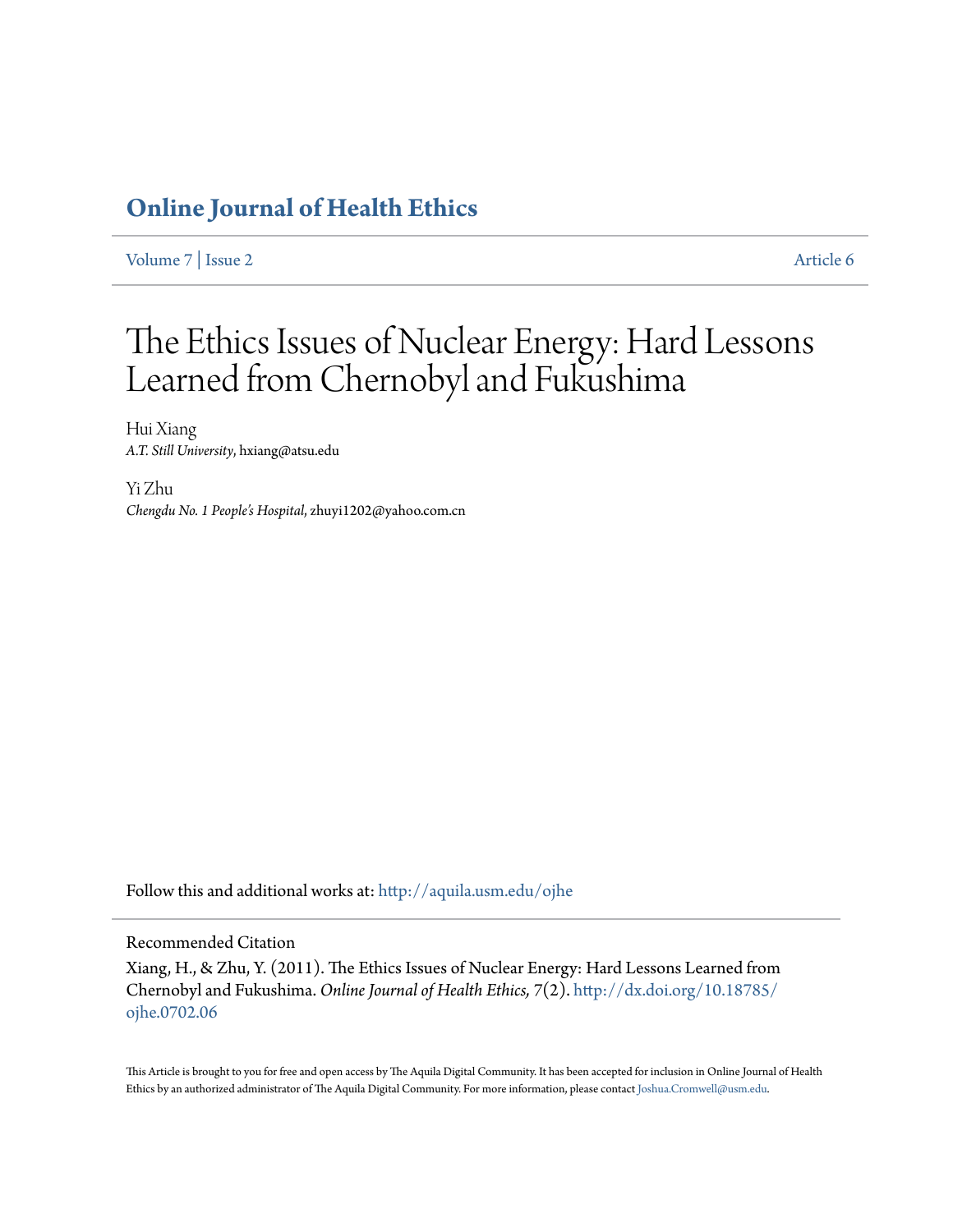# **The Ethics Issues of Nuclear Energy: Hard Lessons Learned from Chernobyl and Fukushima**

Hui Xiang

Arizona School of Health Sciences A.T. Still University Mesa, Arizona United States of America

Yi Zhu

Chengdu No. 1 People's Hospital Chengdu, Sichuan People's Republic of China

#### **Abstract**

The Japan nuclear disaster once again raised the ethical issues of nuclear energy programs. Nuclear energy is considered as a sustainable energy source that reduces green house gas emission and produces far less wastes than conventional energy. On the other hand, nuclear fuel and wastes are highly radioactive, posing many threats to public health and the environment. Nuclear accidents are catastrophic and have a far-reaching impact on global health. Based on the ethical principles of utilitarilism, nonmaleficence, beneficence, justice, disclosure, and autonomy, mankind needs to take a more stringent approach on nuclear programs. Steps to be taken include improving nuclear safety, enhancing risk management, requiring full disclosure of facts, pushing for open communication with the public, and through developing alternative green energies, such as wind, solar, and geothermal energy.

KEYWORDS: nuclear energy, ethics, nuclear accident, global health, ethical analysis

Any correspondence concerning this article should be addressed to Hui Xiang, DHSc Student, Arizona School of Health Sciences, A.T. Still University, Mesa, Arizona, via email at [hxiang@atsu.edu.](mailto:hxiang@atsu.edu)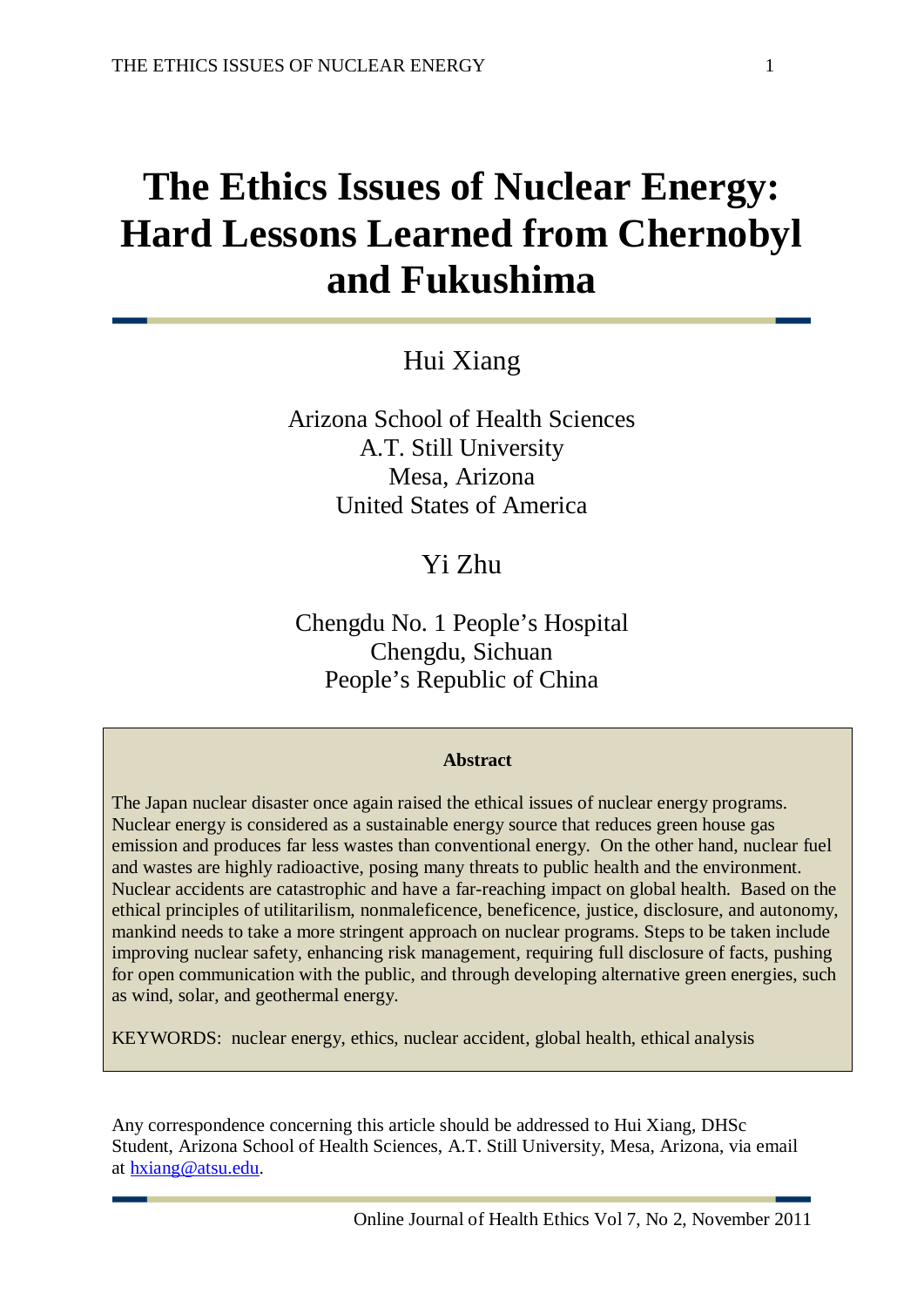## **The Ethics Issues of Nuclear Energy: Hard Lessons Learned from Chernobyl and Fukushima**

The ongoing nuclear disaster at Fukushima Daiichi Nuclear Power Plant in Japan has resulted in serious cascading crises with impacts on public health, the environment, food safety, and psychosocial effects on a global scale (Becker, 2011). The nuclear emergency has prompted another round of intense debate on the ethical issues of nuclear energy and its impact on global environment and health. Nuclear power uses sustained nuclear fission to generate heat, which is converted to other forms of energy, such as electricity. Currently, nuclear power provides approximately 6% of the world's energy and 15% of the world's electricity. According to the International Atomic Energy Agency (IAEA) (2009), there were 439 nuclear reactors in operation in 31 countries in 2009, 339 of which were more than 20 years old. In addition, more than 60 countries are interested in pursuing nuclear power programs.

The development and use of nuclear power has been hotly debated for decades. Nuclear energy is considered as a sustainable energy source that reduces green house gas emission and produces far less wastes than conventional energy. On the other hand, nuclear fuel and wastes are highly radioactive, posing many threats to public health and the environment. Safety is another big concern, since most of nuclear power plants are located in densely populated areas. Nuclear accidents are catastrophic on a global scale, which has caused public fear of nuclear power. Is nuclear energy really a green option? What are the impacts of nuclear energy programs on global health? What are the ethical values and principles that should be considered when making decisions on nuclear energy? This paper discusses the ethical issues of nuclear energy and proposes policy changes to protect public health at global scale.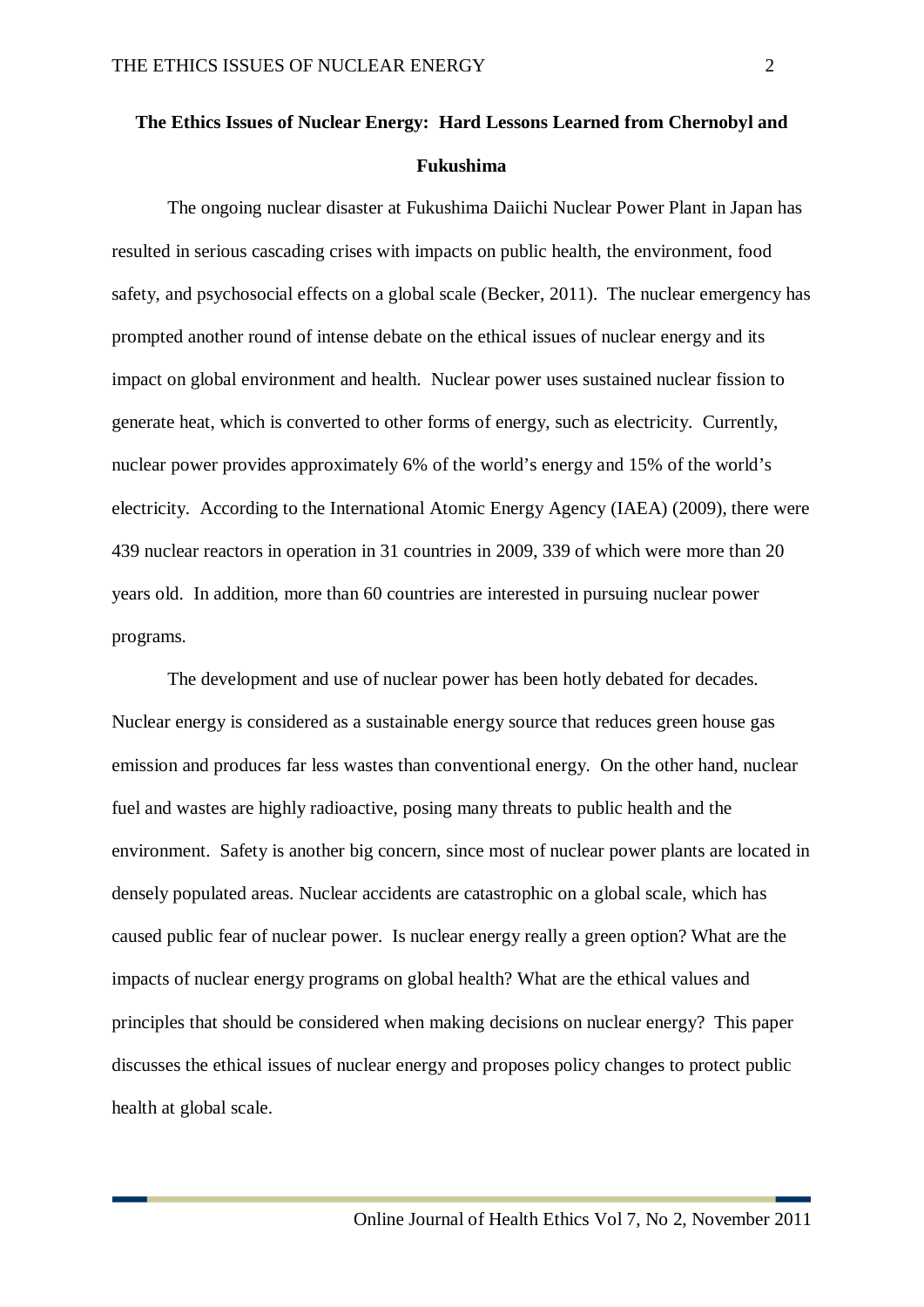#### The Ethics Issues of Nuclear Energy

The ethical issues of nuclear energy focus on the comparison between the of benefits and the hazards of nuclear power, the catastrophic impact of nuclear accidents, fact disclosure, and safety regulations and violations. These issues have a great effect on global health. They are discussed individually in the following paragraphs.

Impact on Environment: There are pros and cons on this aspect. On one hand, nuclear energy is sustainable, does not emit green house gas, and generates far less wastes than conventional energy. With increased demand for energy and diminishing fossil fuel supplies, nuclear energy, a sustainable alternative compared to wind and solar energies, seems a feasible option to replace fossil fuel energy. Opposingly, nuclear energy is not green; it involves mining and refining of radioactive raw materials and disposal of radioactive wastes, which damage the environment and brings health risks to nearby residents.

Nuclear Accidents are Catastrophic: To date there have already been several major nuclear accidents, such as the Kyshtym accident (level 6), Three Miles accident (level 5), Chernobyl disaster (level 7, the highest ranking for nuclear disasters), and the ongoing Fukushima disaster (level 7), according to IAEA (2008). In the 1986 Chernobyl disaster, large amounts of radioactive particles and gas were released into atmosphere, and spread throughout Europe. In addition to death and mutations in humans, animals and plants, the long-term effect involved prolonged low dose radiation (I-131, Cs-134 and Cs-137, etc.) over large population in Europe, which increased risks for cancer and other diseases (Hatch et al., 2005). The study results varied on the long-term health effect. Some studies, such as the Chernobyl Forum report by IAEA/World Health Organization (WHO), estimated that the disaster will result in a total of 9,000 excess cancer deaths, but other estimations (by International Physicians for Prevention of Nuclear Warfare (IPPNW), The Other Report on Chernobyl (TORCH), and Greenpeace, for example) are far larger (Hatch et al., 2005;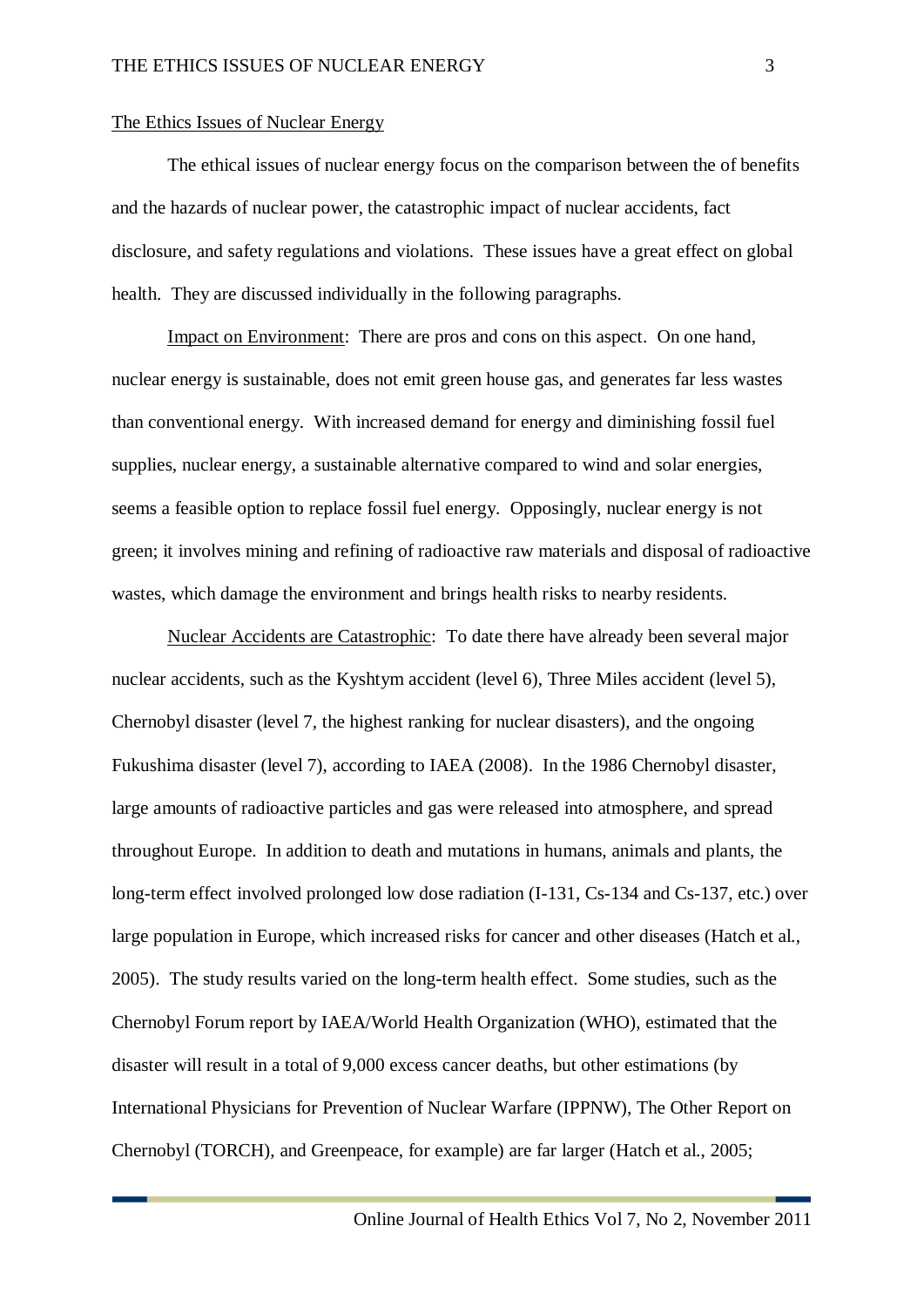IPPNW, 2006; Greenpeace, 2006). The Fukushima disaster occurred as the nuclear power plant was struck by a series of natural disasters (a magnitude  $9.0$  (M<sub>w</sub>) earthquake and up to 10 m high tsunami wave)(BBC News, 2011). The disaster attained the same accident level as the Chernobyl disaster, releasing a radioactive plume all over the world and more than 100,000 tons of radioactive water into the Pacific Ocean (Biggs & Humber, 2011; Collins, 2011). Like the Chernobyl disaster, the Fukushima accident has resulted in cascading crises with impacts on public health, the environment, food safety, and psychosocial effects throughout the world. The health effect on global health remains to be elucidated.

Impact on Local Residents: As mentioned previously, nuclear power requires mining, enrichment, transport, and disposal of radioactive materials, and many nuclear power plants locate in densely populated areas. Residents near these activities are put under increased risk for cancer and other health problems due to long-term exposure to low-level radioactivity; a nuclear accident will elevate such risk to another threshold. This is against the principles of nomaleficence and justice. After the funding for the Yucca Mountain (Nevada) nuclear waste repository was terminated this year (Northey, 2011), nuclear wastes are now stored temporarily at each nuclear power plant site, which increases the risk to nearby communities and may have potential security risks. So far, there is no permanent solution on nuclear waste disposal.

Fact Disclosure: Full disclosure on potential risks, prompt information sharing and training on self-help methods could help to save lives, reduce injuries, and smooth public panic, particularly in case of nuclear accidents. In contrast, governments and industry often downplay the potential risks, or do not release the full facts to the public. The Fukushima disaster was a good example. The Tokyo Electric Power Company (TEPCO) has been accused of falsifying data and covering up safety risks (Biggs & Humber, 2011; Collins, 2011). When the disaster happened, the information from TEPCO and the Japanese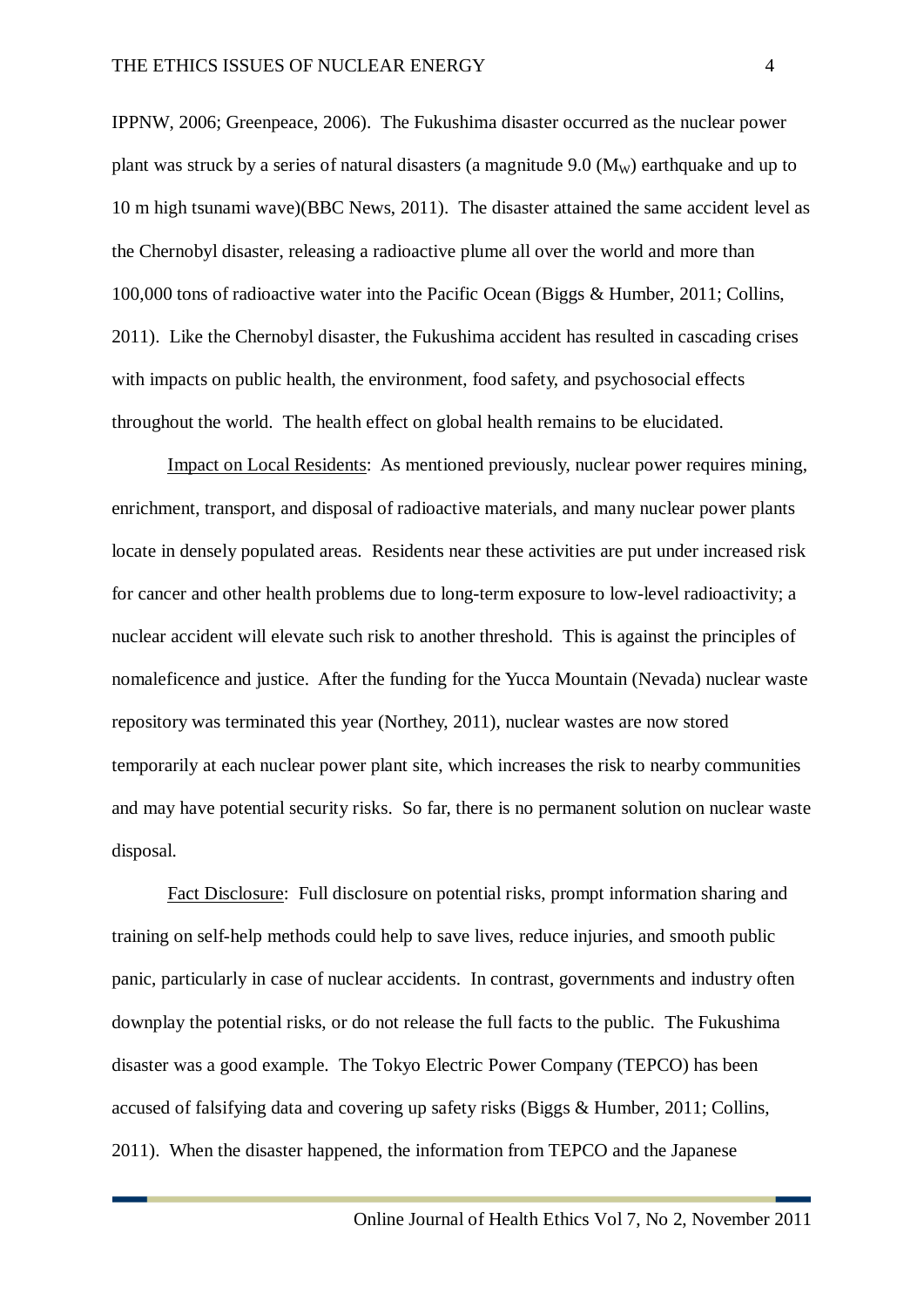government were contradictory and misleading, which intensified psychosocial effects around the world. The only ethical way to address public concerns is to release accurate and objective information to the public in a timely fashion.

Safety Regulations and Violations: Historically, the safety measures were not followed and regulations were not enforced in many nuclear power stations. For example, in a 2007 investigation report, TEPCO admitted misconduct by falsifying data to cover up safety risks during nearly 200 periodic safety checks on the three TEPCO nuclear power plants (including Fukushima Daiichi) in the years between 1977 and 2007. Potential safety problems were not corrected, but rather covered up in order to avoid disruption of operation (Public Intelligence, 2011; White, 2011). Therefore, the conformity of all nuclear power programs to stringent safety regulations and the prosecution of regulation violators should be ranked as the highest priority; without a doubt, the lack of regulation or the unpunished misconduct of a program has the largest potential to do far-reaching and catastrophic damage to a local area (and beyond). With 439 reactors worldwide and majority of the reactors being over 20 years old, nuclear power regulators and industry should continuously adopt new approaches to further improve the safety and security of nuclear materials. The nuclear facilities need to be better prepared for the unexpected and complicated situations, such as natural disaster-induced nuclear accidents. Otherwise, nuclear accidents are inevitable. Ethical Analysis and Proposals for Change

In order to resolve the ethical issues, nuclear power regulators and industry should follow the ethical values and principles to make decisions in order to maximize the benefits and minimize the harm. Different stakeholders may have different opinions on nuclear energy due to different values and principles, different facts and information they have on nuclear energy, and different perceptions on the outcome of the decisions. In addition, development in science and technology could change the ethical issues (Yanke, 2011).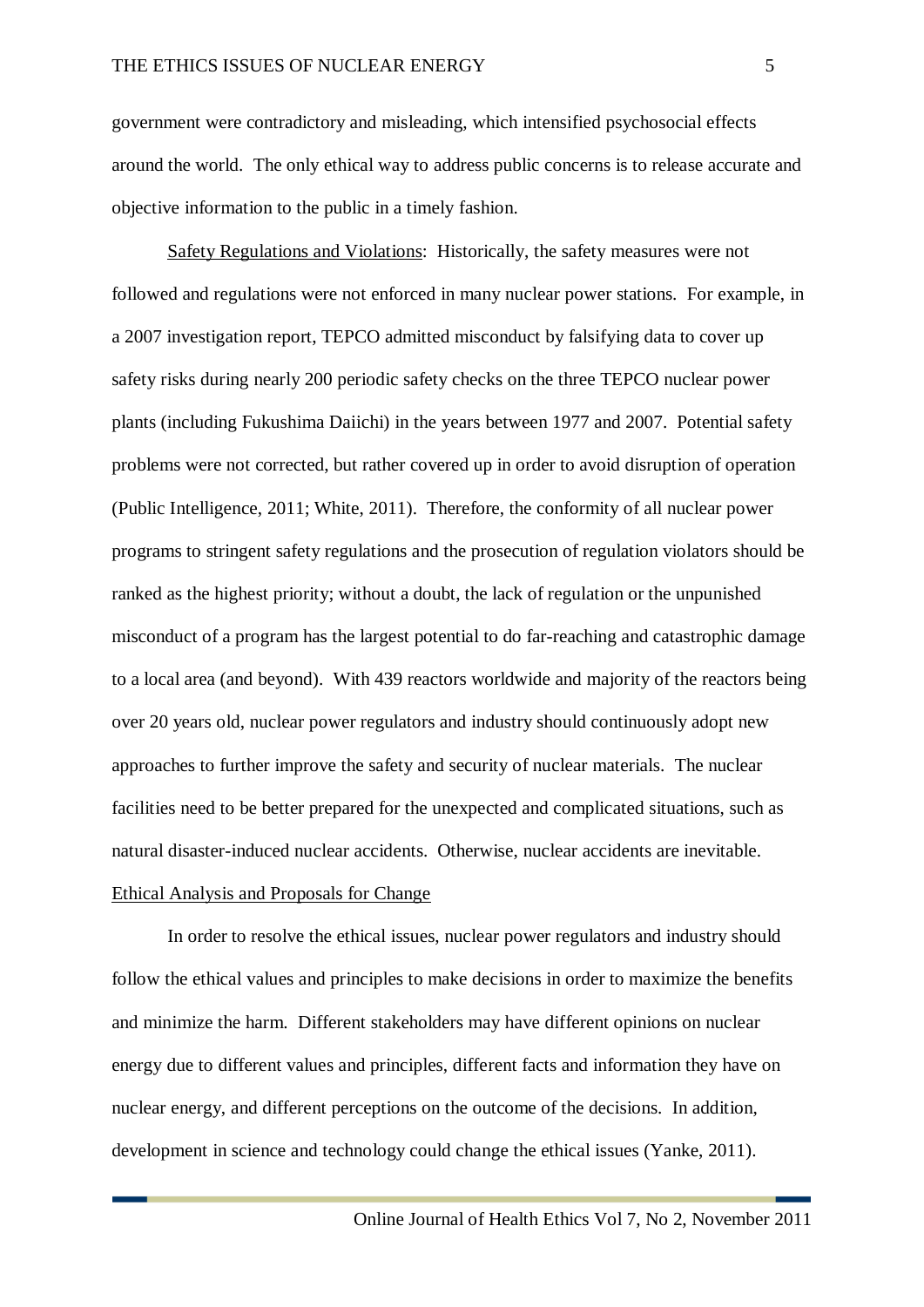In the Western world, utilitarianism is a dominating theory that values the maximal well-being for the most people. If one applies the utilitarianism view to the nuclear energy program, the key questions are, does the nuclear energy program maximize the well-being to most people and are there alternative options to accomplish the same outcome? The proponents of nuclear energy, including many governments around the world and international organizations, emphasize that the nuclear energy is sustainable, clean, and generally safe, thus should be developed to replace fossil fuel energy (Newton-Small, 2005). They contend that the accidents are isolated cases that should not dissuade mankind from using nuclear energy. They contest that the public over-reacted about the damaging effect of nuclear accidents. Therefore, the governments often assure the public that nuclear power is clean and safe. They emphasize that the safety of nuclear technology has improved significantly in the past several decades. These governments cite that the troubled nuclear reactors in Fukushima used technologies in the 1970s, which had safety concerns even before the accident occurred.

The opponents of nuclear energy, including organizations such as Greenpeace and IPPNW, question whether the nuclear energy program is really clean. Despite no green house gas emissions, nuclear reactors produce nuclear wastes through the mining of radioactive ore, refining it into nuclear fuels, and transporting both the fuels and wastes to different locations. The impact is huge and irreversible. The 439 nuclear reactors produce about 130,000 cubic meters of low level and intermediately radioactive wastes and 13,000 tons of highly radioactive waste (Yanke, 2011). Nuclear wastes could remain radioactive for hundreds of thousand years. Currently there is no permanent solution for waste disposal. In the case of a major nuclear accident, tens of millions of people could be affected. As natural disasters and technological disasters become increasingly linked, their compounded effects will have broad and complex impacts that could cascade into crises around the globe. The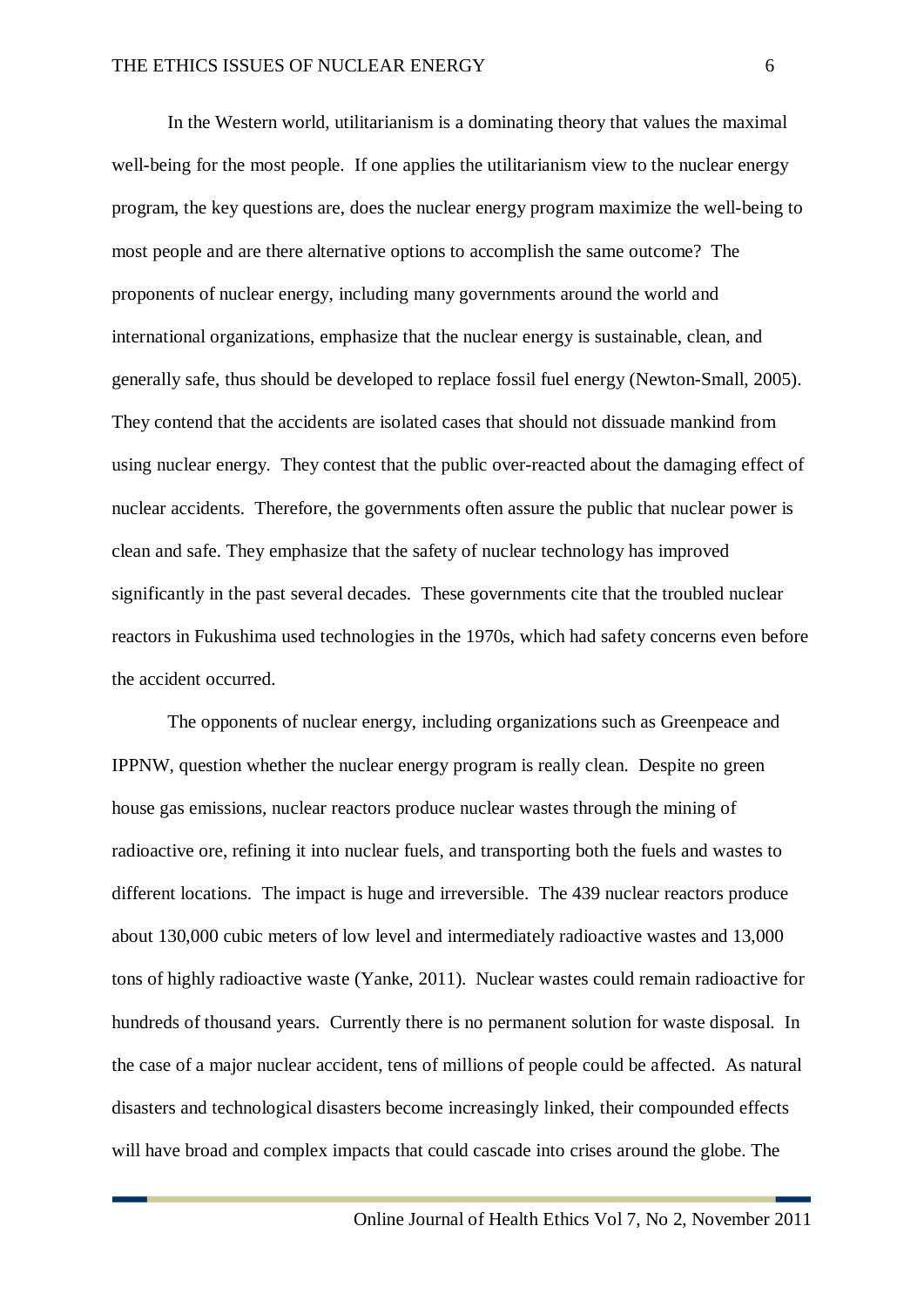global community will be unprepared if action is not taken now. The possible damage is so immense that, in the authors' opinions, it outweighs the benefit. Before such issues are solved, it seems to be unethical to develop nuclear programs. Thus the nuclear industry have to further improve the nuclear safety, minimize the impact on environment and health, and should take more stringent approach with new and existing nuclear power programs.

Based on the ethical principles of utilitarilism, nomaleficence, beneficence, and justice, disclosure, and autonomy, the following changes are proposed: 1) improve the safety standard of nuclear technology to minimize the harm to the environment and global health by implementing more stringent safety checks and review measures and by decommissioning aging plants and those that fail to address safety concerns; 2) enforce safety regulations to ensure full compliance, shut down the plants with identified safety risks and hold the responsible persons liable; 3) mandate the sharing of timely, accurate, clear, and credible information with the public in order to reduce the damages of radiation emergencies and maintain public trust and confidence; 4) enhance international cooperation between governments, international organizations, and industry on guidance/regulations, law enforcement, radiation monitoring, and follow-up on potentially affected populations; 5) integrate medical care and psychosocial support for high risk populations after nuclear accidents to help reduce the psychosocial damage on the public.

In terms of roles and responsibilities of different stakeholders, nuclear power regulators, i.e., governments and international agencies, should conduct thorough and systematic reviews on the pros and cons of nuclear programs, tighten safety laws and regulations, and hold violators and other responsible parties accountable. The industry and government should disclose the facts and warn the public on potential risks. Healthcare professionals play vital roles in providing guidance to the public on how to respond to different levels of radiation exposure and in alleviating public fear concerning radiation risks.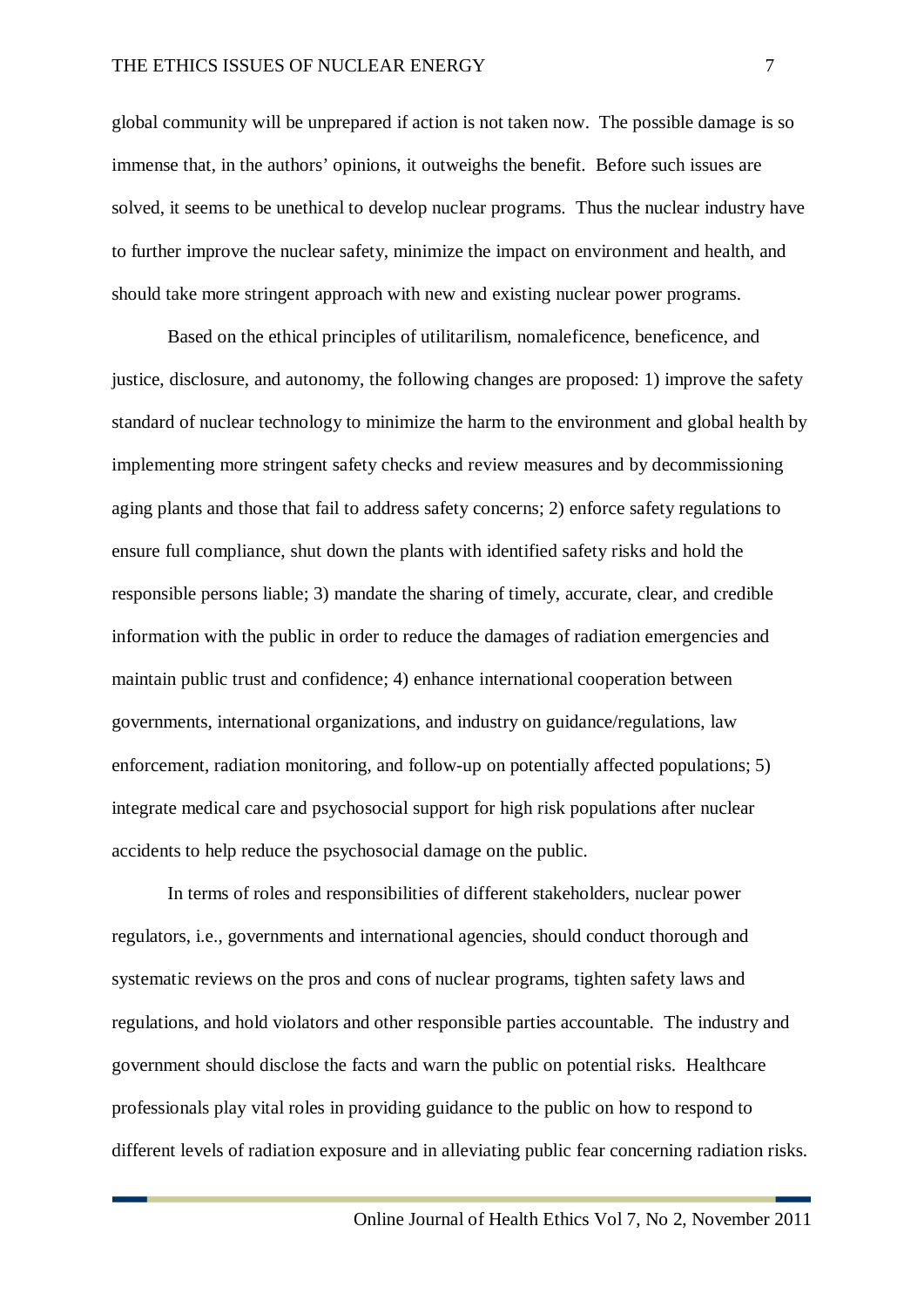The public should receive training on nuclear hazard and self-protection at emergency situations.

#### Conclusion

This paper discussed the ethical issues surrounding nuclear energy programs. While nuclear energy is regarded as a sustainable energy that helps green house gas reduction, it generates highly toxic radioactive waste, irreversibly damages the environment and public health. Any nuclear accident has a far-reaching impact on global health. Based on the ethical principles of utilitarilism, nonmaleficence, beneficence, justice, disclosure, and autonomy, authorities and nuclear industry need to take a more stringent approach on nuclear programs, improve nuclear safety, enhance risk management, require full disclosure and open communication to the public, and develop alternative green energy, such as wind, solar, and geothermal energy.

Please note that the opinions expressed by the authors represent those of the authors and do not reflect the opinions of the Online Journal of Health Ethics' editorial staff, editors or reviewers.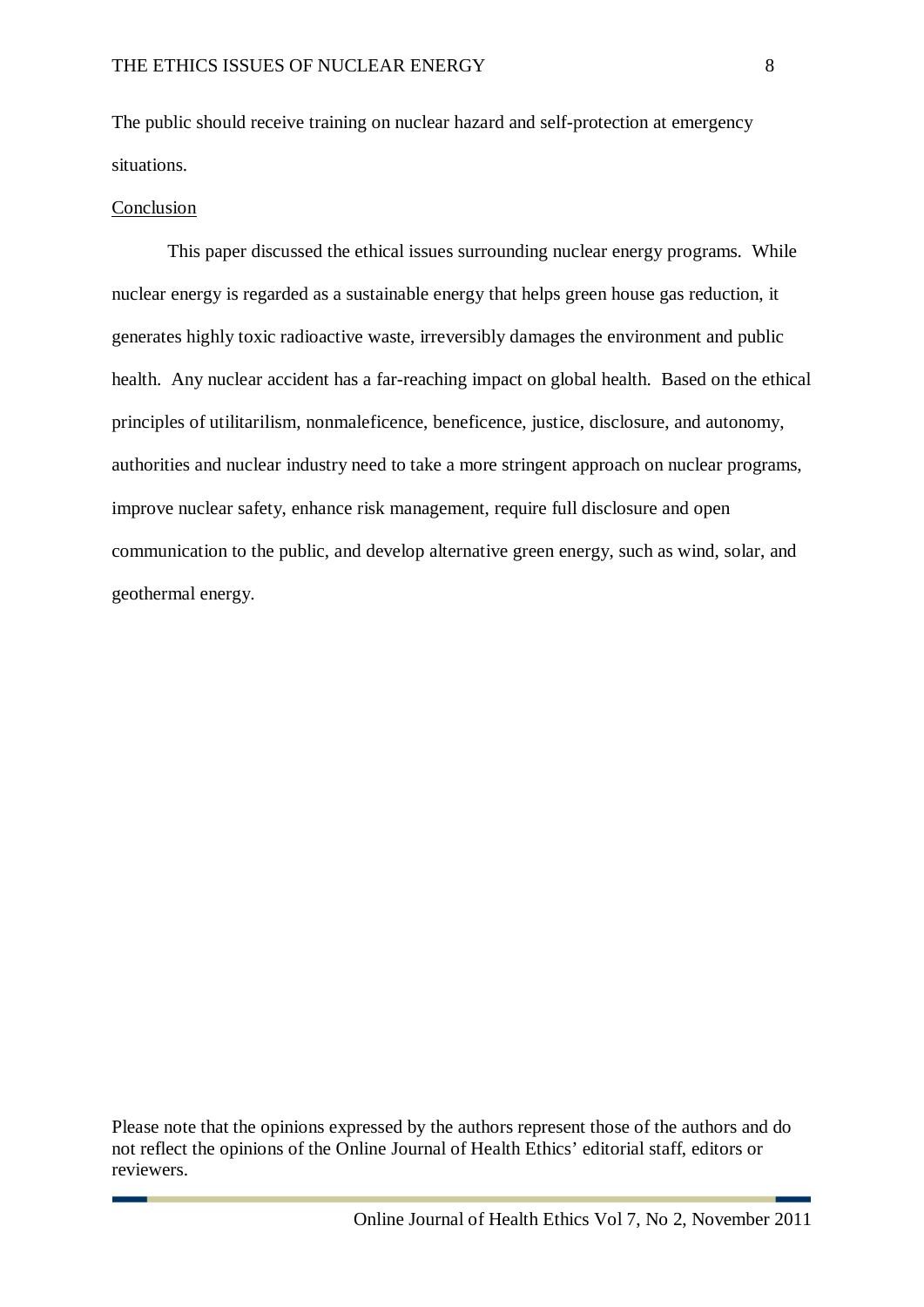#### References

- BBC News (2011, March 11). *Japan earthquake: Tsunami hits north-east*. Retrieved from: [http://www.webcitation.org/5x7SSocBe.](http://www.webcitation.org/5x7SSocBe)
- Becker, S.M. (2011, March 25). Protecting public health after major radiation emergencies. *BMJ 342*, d1968. doi: 10.1136/bmj.d1968.
- Biggs, S., & Humber, Y. (2011, May 27).. *Tepco failed to disclose scale of Fukushima radiation leaks, academics say.* Retrieved from: [http://www.bloomberg.com/news/2011-05-27/tepco-faces-massive-problem](http://www.bloomberg.com/news/2011-05-27/tepco-faces-massive-problem-containing-radioactive-water-at-fukushima.html)[containing-radioactive-water-at-fukushima.html](http://www.bloomberg.com/news/2011-05-27/tepco-faces-massive-problem-containing-radioactive-water-at-fukushima.html)
- Collins, L.M. (2011, June 7). Japan radiation double previous estimates. *Desert News*. Retrieved from: [http://www.deseretnews.com/article/700142245/Japan-radiation-double](http://www.deseretnews.com/article/700142245/Japan-radiation-double-previous-estimates.html)[previous-estimates.html](http://www.deseretnews.com/article/700142245/Japan-radiation-double-previous-estimates.html)
- Greenpeace. (2006, April). *The Chernobyl catastrophe: Consequences on human health.* Retrieved from:

[http://www.greenpeace.org/international/Global/international/planet-](http://www.greenpeace.org/international/Global/international/planet-2/report/2006/4/chernobylhealthreport.pdf)[2/report/2006/4/chernobylhealthreport.pdf](http://www.greenpeace.org/international/Global/international/planet-2/report/2006/4/chernobylhealthreport.pdf)

- Hatch, M., Ron, E., Bouville, A., Zablotska, L., & Howe, G. (2005). The Chernobyl disaster: Cancer following the accident at the Chernobyl nuclear power plant. *Epidemiologic Reviews, 27,* 56 – 66.
- International Atomic Energy Agency (2008). The international nuclear and radiological event scale. *Publication No. 08-26941/E.* Retrieved from: http://www.iaea.org/Publications/Factsheets/English/ines.pdf
- International Atomic Energy Agency (2009). *Annual report 2009*. Retrieved from: <http://www.iaea.org/Publications/Reports/Anrep2009/nuclearpower.pdf>